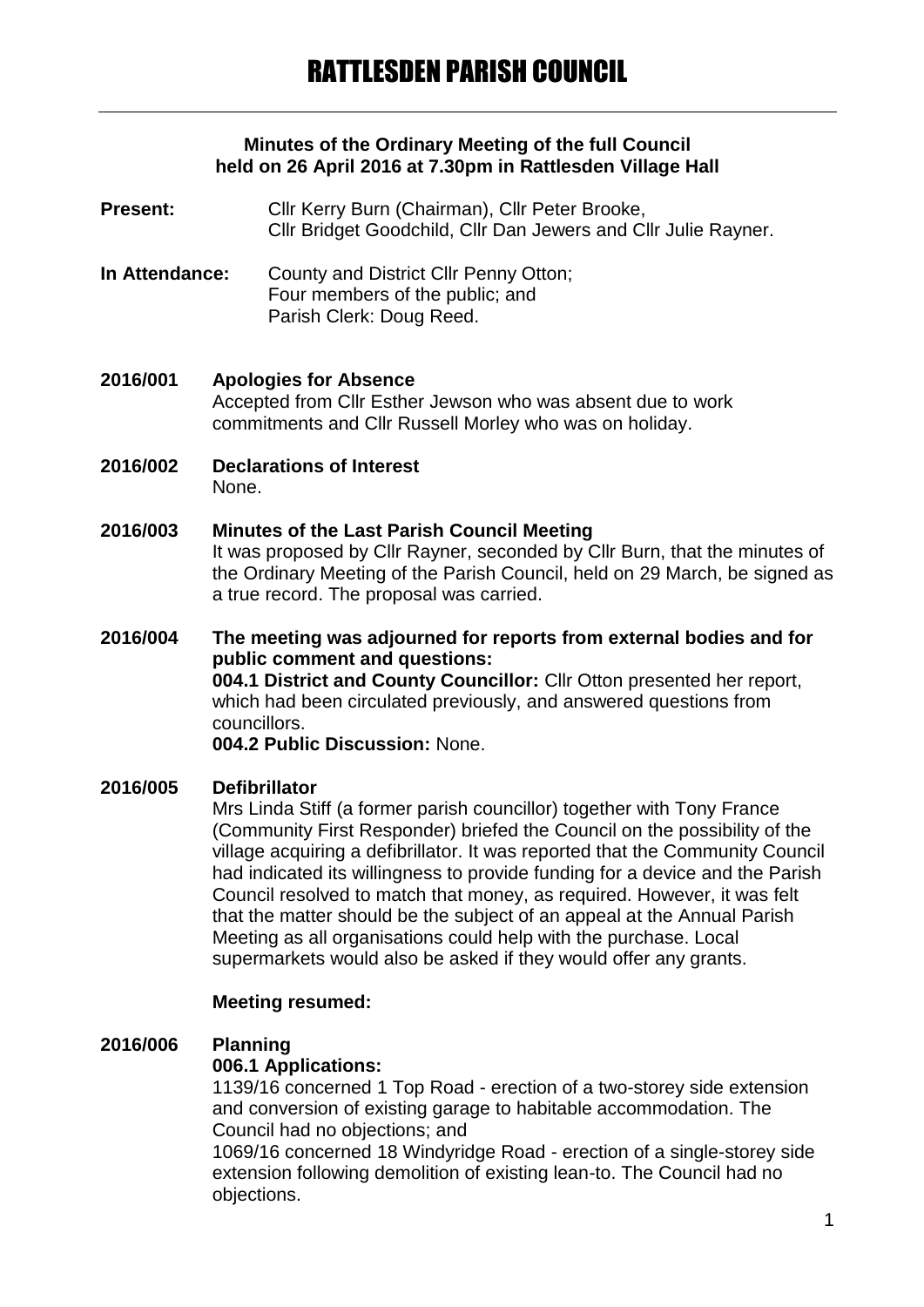**006.2 Applications - Responses:** Given deadlines in advance of the meeting, councillors had necessarily considered applications: 1028/16 concerning Shambles, Top Road 7. The Council had no objections; and

1153/16 concerning Wild Briar, Birds Green. The Council had no objections.

**006.3 Decisions:** It was noted that application 1153/16 concerning Wild Briar, Birds Green had been granted.

**006.4 Tree Work:** Advice received from the Arboricultural Officer at Mid Suffolk District Council indicated that the potential removal of an overgrown and unsightly pine tree at 12 Birds Green did not warrant a formal planning application but might proceed on the basis of approval by the Parish Council. It was duly considered by councillors who agreed that they had no objections.

#### **2016/007 Council Governance**

**007.1 New Legislation, Codes or Regulatory Issues:** None. **007.2 Risk Register, Policies and Internal Controls:** There were no decisions or actions which impacted upon the Council risk register, policies or internal controls.

**007.3 Systems of Internal Control:** A review of the effectiveness of the Council governing arrangements and systems of internal control was carried out. The controls and systems in place were deemed to be adequate and effective. It was acknowledged that progress had been and continued to be made. Accordingly, it was proposed by Cllr Jewers, seconded by Cllr Goodchild, that the action plan recommended to the Council be accepted and enacted. The proposal was carried.

**007.4 Council Policies, Procedures and Guidelines:** Council policies and procedures were reviewed and progress with their overhaul welcomed. It was proposed by Cllr Rayner, seconded by Cllr Burn, that the programme of revision be continued. The proposal was carried.

**007.5 2015-2016 Annual Return:** It was proposed by Cllr Rayner, seconded by Cllr Jewers, that Section 1 of the Annual Return ("Annual Governance Statement 2015/16 for Rattlesden Parish Council") be approved, and duly completed and signed by both the Chairman and Clerk. The proposal was carried.

**007.6 Asset Register:** Further to recent inspections, the updated Register of Council Assets was received and considered. It was proposed by Cllr Burn, seconded by Cllr Goodchild, that it be approved as a true record. The proposal was carried.

#### **2016/008 Finance**

**008.1 Financial Report:** The report to 31 March was received. It was proposed by Cllr Burn, seconded by Cllr Rayner, that the reconciliation be approved and duly signed. The proposal was carried.

**008.2 Payments and Income:** It was proposed by Cllr Burn, seconded by Cllr Rayner, that the schedule of payments be approved. The proposal was carried. The schedule comprised the following:

Litter-picker salary (April) - £139.18;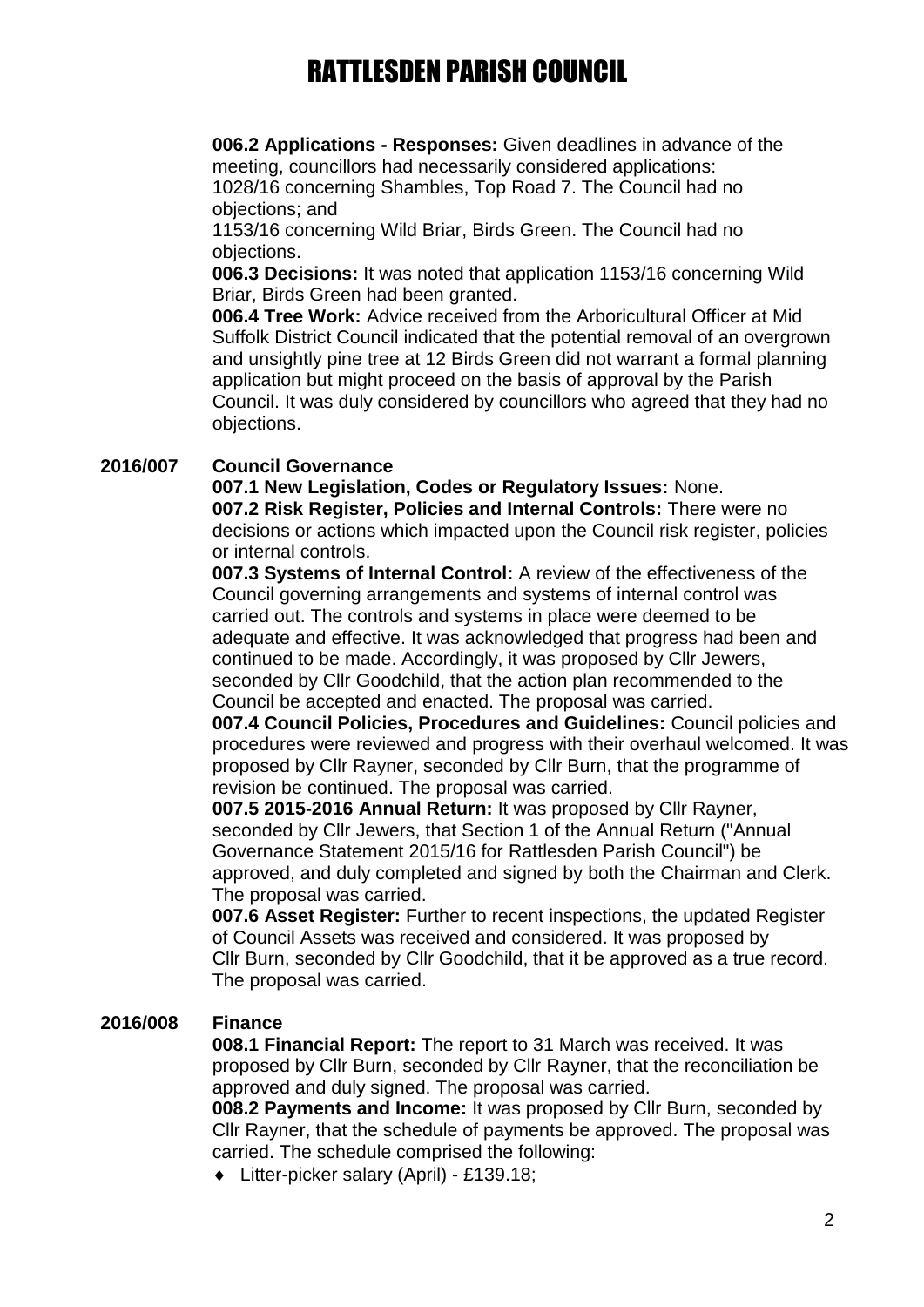- Clerk salary (April) £287.34;
- ◆ Anglian Water cemetery water £22.25;
- ◆ RTA Plumbing cemetery tap £70.00;
- The Felsham Gardeners cemetery grass-cutting £190.00;
- Rattlesden Village Hall Committee village hall hire £22.50;
- Mr Roger Heard 447th Bomber Group Memorial grass-cutting £52.50;
- Suffolk County Council allotment rent £34.00; and
- Cllr Goodchild reimbursement of bugler cost for World War I commemorative service - £10.00.

Income received was duly noted as follows:

- Business account interest (April) £0.91;
- Mid Suffolk District Council first precept payment £4,816.00; and
- Mid Suffolk District Council Council Tax support grant £120.92.

**008.3 Budget 2016-2017:** It was proposed by Cllr Jewers, seconded by Cllr Rayner, that the budget for 2016-2017, reflecting the money carried forward from the 2015-2016 end-of-year position, be confirmed and approved. The proposal was carried.

**008.4 2015-2016 Accounts:** It was proposed by Cllr Goodchild, seconded by Cllr Rayner, based upon the approved annual accounts, that Section 2 of the Annual Return ("Accounting Statements 2015/16 for Rattlesden Parish Council") be completed and signed by both the Chairman and Clerk. The proposal was carried.

# **2016/009 Correspondence**

There were no issues arising from the list of correspondence.

#### **2016/010 Parish Clerk's Report**

The Clerk's report was noted. Most matters were dealt with elsewhere on the agenda. However, it was reported that Prettys Solicitors had not been as helpful as had been hoped with progressing the situation regarding common land in the village. Accordingly, the Clerk had secured a second opinion from Birketts LLP in Ipswich and early indications suggested a more positive way forward. Details would be forwarded to councillors for their consideration.

#### **2016/011 Cemetery**

It was proposed by Cllr Goodchild, seconded by Cllr Burn, that the amended and approved property transfer document, as supplied by Rudlings Wakelam Solicitors, be accepted and signed. The proposal was carried.

#### **2016/012 Rattlesden Gliding Club**

The Council considered a request, via the Airfield Liaison Group, to change the extended hours of operation by the Club to coincide with the start and end of British Summer Time. However, whilst acknowledging that progress was being made with the Club, the Council resolved that it could not agree to any change at the present time.